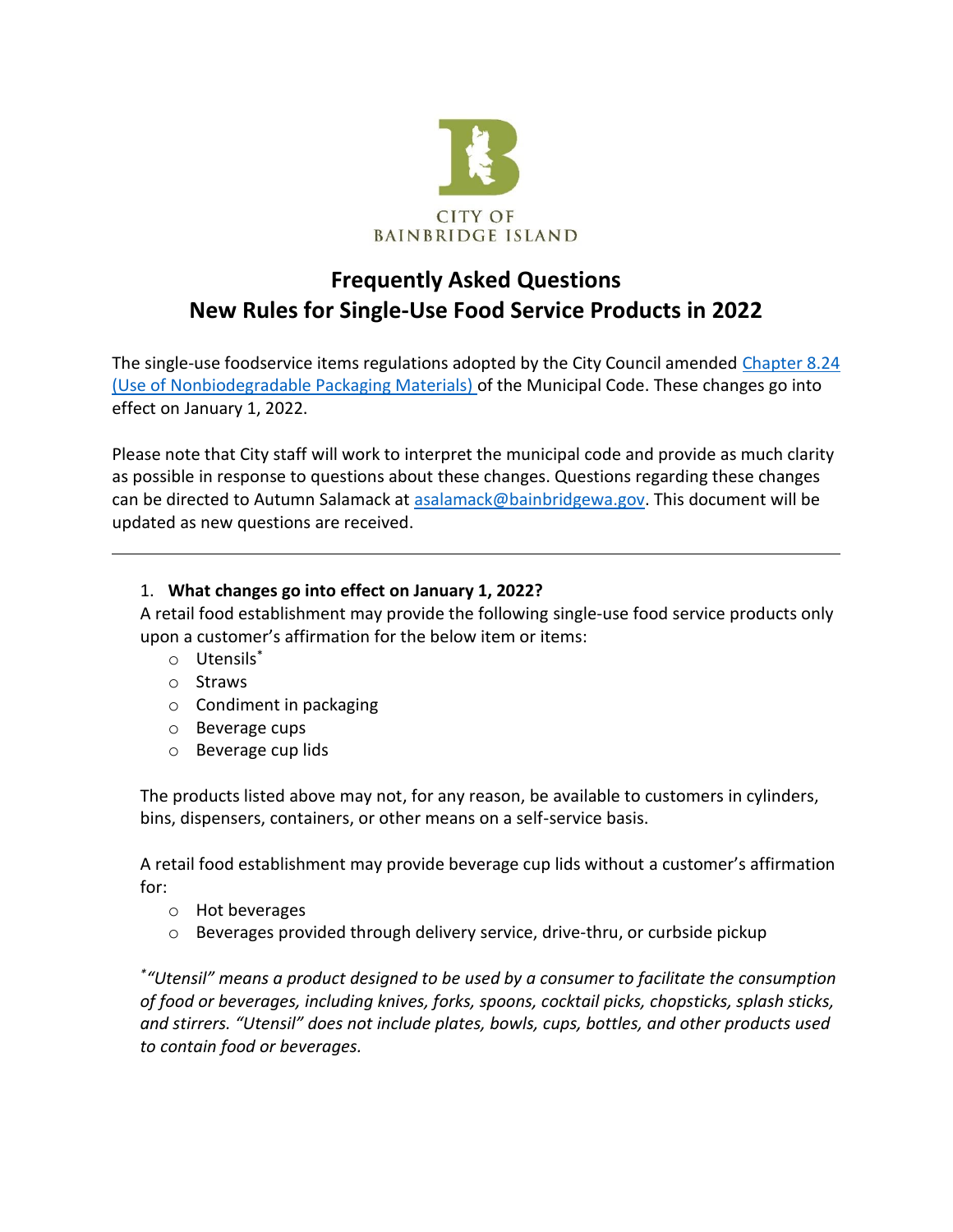#### 2. **Are napkins permitted to remain out on counters in dispensers?**

The code does not specifically refer to napkins as a food service product that requires a customer's affirmation, so they can remain out. However, any food and beverage containers must comply with 8.24.010 of the code (requiring biodegradable materials), unless eligible for an exemption under 8.24.015.

## 3. **Are hot beverage cup cozies/sleeves permitted to remain out on counters in dispensers?**

The code does not specifically refer to cup cozies/sleeves as a food service product that requires a customer's affirmation, so they can remain out. However, any food and beverage containers must comply with [BIMC 8.24.010](https://www.codepublishing.com/WA/BainbridgeIsland/html/BainbridgeIsland08/BainbridgeIsland0824.html#8.24.010) (requiring biodegradable materials), unless eligible for an exemption under [BIMC 8.24.015.](https://www.codepublishing.com/WA/BainbridgeIsland/html/BainbridgeIsland08/BainbridgeIsland0824.html#8.24.015)

- 4. **Are wooden stir sticks permitted to remain out on the counters in dispensers?**  No. Stir sticks are included in the [definition of a utensil,](https://www.codepublishing.com/WA/BainbridgeIsland/html/BainbridgeIsland08/BainbridgeIsland0824.html#8.24.005) and thus cannot remain out on the counter, regardless of the material type.
- 5. **Are chopsticks permitted to remain out on the counters in dispensers?**  No. Chopsticks are included in the [definition of a utensil,](https://www.codepublishing.com/WA/BainbridgeIsland/html/BainbridgeIsland08/BainbridgeIsland0824.html#8.24.005) and thus cannot remain out on the counter, regardless of the material type.

#### 6. **Are the following allowed in 2022?**

- An individual soy sauce packet placed inside a grab-and-go packaged container of sushi.
- An individual salad dressing packet inside a grab-and-go packaged salad.
- An individual condiment packet placed inside a grab-and-go packaged sandwich.

Yes, they are allowed. [BIMC 8.24](https://www.codepublishing.com/WA/BainbridgeIsland/#!/BainbridgeIsland08/BainbridgeIsland0824.html) does not explicitly prohibit this type of condiment packet from inclusion within food packaging, as noted in the examples above.

#### 7. **Are individual serving cups to hold condiments dispensed from a bulk container allowed?**

Yes. However, any food and beverage containers must comply with [BIMC 8.24.010](https://www.codepublishing.com/WA/BainbridgeIsland/html/BainbridgeIsland08/BainbridgeIsland0824.html#8.24.010) of the code (requiring biodegradable materials), unless eligible for an exemption under [BIMC 8.24.015.](https://www.codepublishing.com/WA/BainbridgeIsland/html/BainbridgeIsland08/BainbridgeIsland0824.html#8.24.015)

## 8. **Is there a process for businesses to request an exemption for implementing the requirements outlined in [BIMC 8.24.025?](https://www.codepublishing.com/WA/BainbridgeIsland/#!/BainbridgeIsland08/BainbridgeIsland0824.html)**

No exemption process is defined in the municipal code regarding Section 8.24.025. Thus, all retail food establishments must comply with BIMC 8.24.025. Please note that the city will emphasize education and outreach rather than enforcement to achieve compliance with the requirements of Chapter 8.24 of the municipal code.

9. **Are cold beverage cups and lids required to be biodegradable?** No.